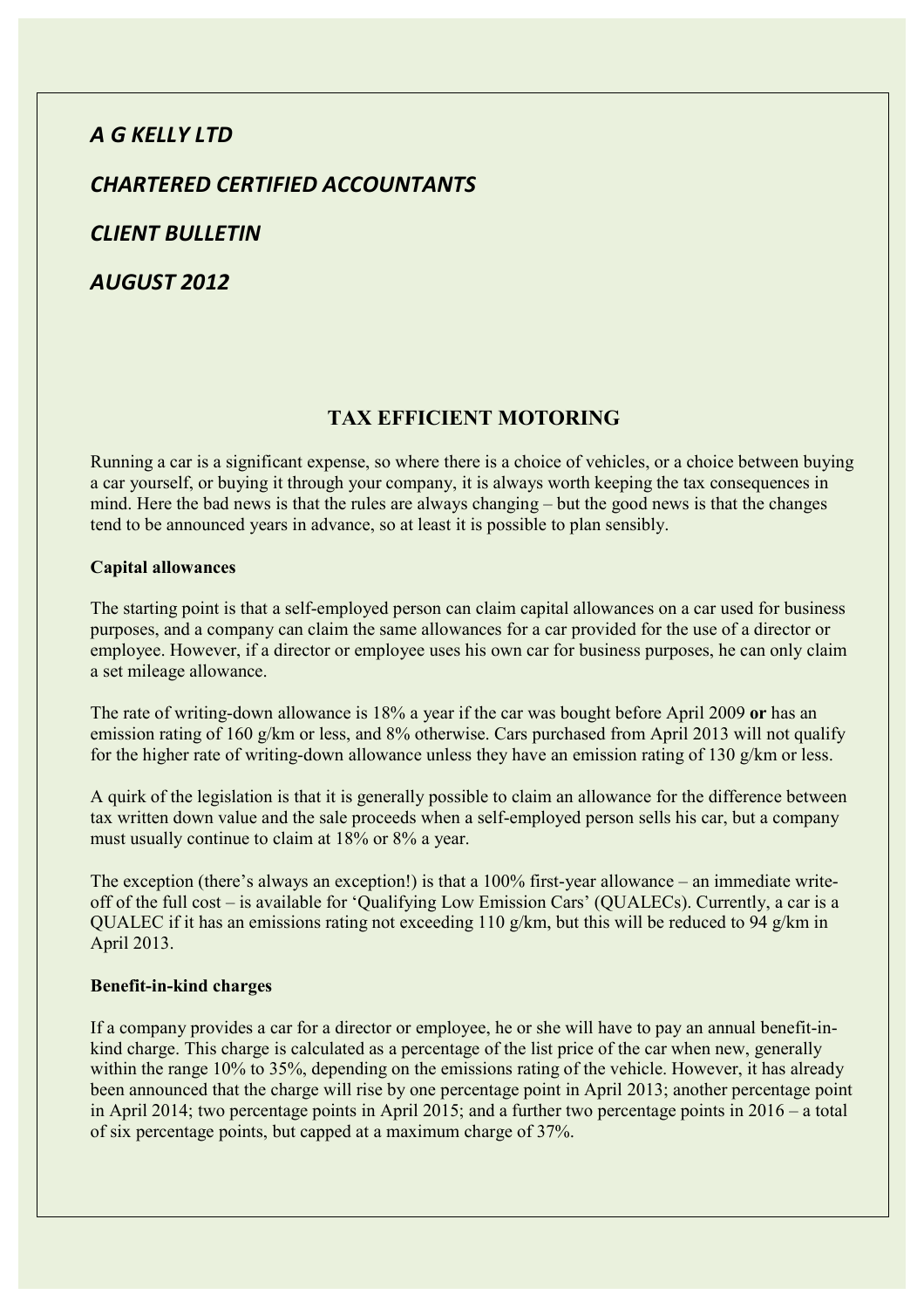### **Petrol or diesel provided for private motoring**

There is a further charge if the company pays for fuel used for private motoring (which includes, for tax purposes, home to work mileage). Generally speaking, because there is a flat charge irrespective of the number of miles covered, having the company pay for fuel for private motoring is very tax-inefficient unless there is a high private mileage (business mileage is irrelevant).

### **Low emission cars**

At present, there is no benefit-in-kind charge for the use of a zero emission (battery-powered) company car and a very low charge (based on 5% of the original list price) for cars with an emission rating not exceeding 75 g/km. However, both these groups will be subject to a 13% charge from April 2015 and 15% from April 2016. If you are considering buying a low emission car which you intend to keep for more than say three years, this may well affect the decision whether to buy the car through your company, or in your own name.

### **So what's to do?**

For self-employed people there are really two points to watch. The first is that a car bought now will qualify for a higher rate of writing-down allowances if its emissions rating does not exceed 160 g/km. For cars bought on or after 6 April 2013, that ceiling will fall to 130 g/km.

Secondly, and contra-intuitively, it will usually be better to ensure that there is some private use of the vehicle. If there is some private use, the car will be a stand-alone asset for capital allowance purposes, so that when it is sold, the difference between its tax written down value and the sale proceeds can be claimed as a balancing allowance. If there is no private use, the car will be 'pooled' with other business assets for tax purposes and the 'pool' as a whole will continue to be written down at 18% or 8% a year.

For a shareholder-director, the decision whether to buy a car in his own name, or through the company, is so complex that it is impossible to give any meaningful general guidance. Matters to be taken into account include the kind of car the director intends to buy, likely business and private mileage, the director's personal circumstances and the company's financial situation. We would of course always be happy to explore the options and crunch some numbers for you.

### **And finally - a VAT trap**

There is a potential VAT trap wherever a trader (or a company) has adopted the VAT Flat Rate Scheme. Usually, input tax cannot be reclaimed on the purchase of a car but equally, tax does not have to be charged when the vehicle is sold on. (This is subject to special rules for driving school cars, *etc*.)

However, where a trader is using Flat Rate Accounting, even though no input tax could be reclaimed when he bought the car, when he sells the vehicle he has to include the sale proceeds in his flat rate turnover, and so pay VAT on the money received. The solution is simple: Make sure you leave the Flat Rate Scheme before you sell the car!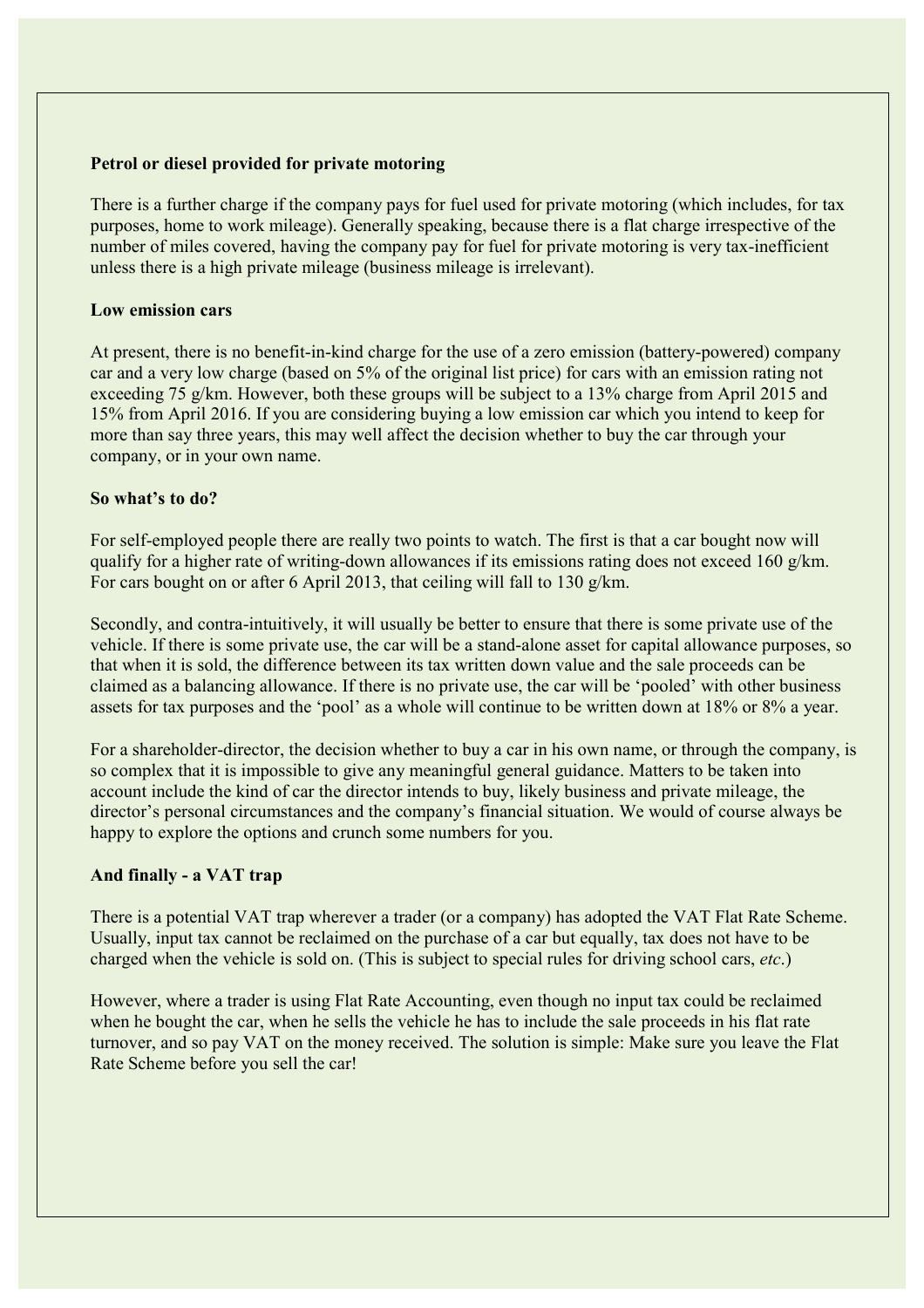## **TAX CREDITS FOR SELF-EMPLOYED PEOPLE**

As you have probably heard, the Government is introducing a new 'Universal Credit' to replace both unemployment benefits and Tax Credits. One effect will be to make it more difficult for self-employed people to claim any Credit, and in many cases to reduce the amount they are able to claim.

Universal Credit is designed to respond to changes in earnings on a month-by-month basis – thus the benefit paid in (say) May will depend on the amount earned in April. For people in employment, this will be achieved by requiring employers to make monthly PAYE Returns, under a new system called 'Real Time Information' or RTI. To claim Universal Credit, self-employed people will similarly be required to make a monthly declaration of their earnings and business expenses.

### **The monthly earnings declaration**

Self-employed people will have to make their monthly earnings declarations, not for calendar or PAYE months, but for monthly 'assessment periods' beginning with their first claim to Universal Credit. Thus if the first claim was made on 17 June, the monthly 'assessment periods' will be the month to the 16th day of each subsequent month.

If the monthly earnings declaration is not made within seven days of the end of the assessment period (so by 23 July, if the assessment period is the month to 16 July), payment of benefit will be suspended. If the declaration is not made within four weeks of the end of the assessment period, benefit for that month will be lost altogether. In all cases, the declaration will have to be made online.

The declaration will have to be made on a 'money received and money paid' basis. 'Money received' will include the proceeds of selling capital assets (for example, a van used in the business). Allowable expenses (which may include the cost of capital assets) will have to be itemised under seven headings. Because Universal Credit will be calculated on net (after-tax) income, payments of income tax and National Insurance contributions will also count as allowable expenses.

So far, so good (apart from the very tight timetable for filing the monthly figures), but if payments out exceed payments in, earnings for the month will be taken as zero and it will not be possible to carry the balance of expenditure over income forward to the next month. There are many reasons why expenditure may exceed income – for example:

- A client may pay erratically, so that no fee is received one month, but two months' fees are received the next
- The six-monthly payment of income tax and Class 4 National Insurance contributions due in January or July may exceed the receipts for that month
- A van or other expensive piece of equipment may be purchased

– so the 'no carry forward rule' is very likely to lead to the trader's income, as calculated for Universal Credit purposes, being substantially higher than his real profit.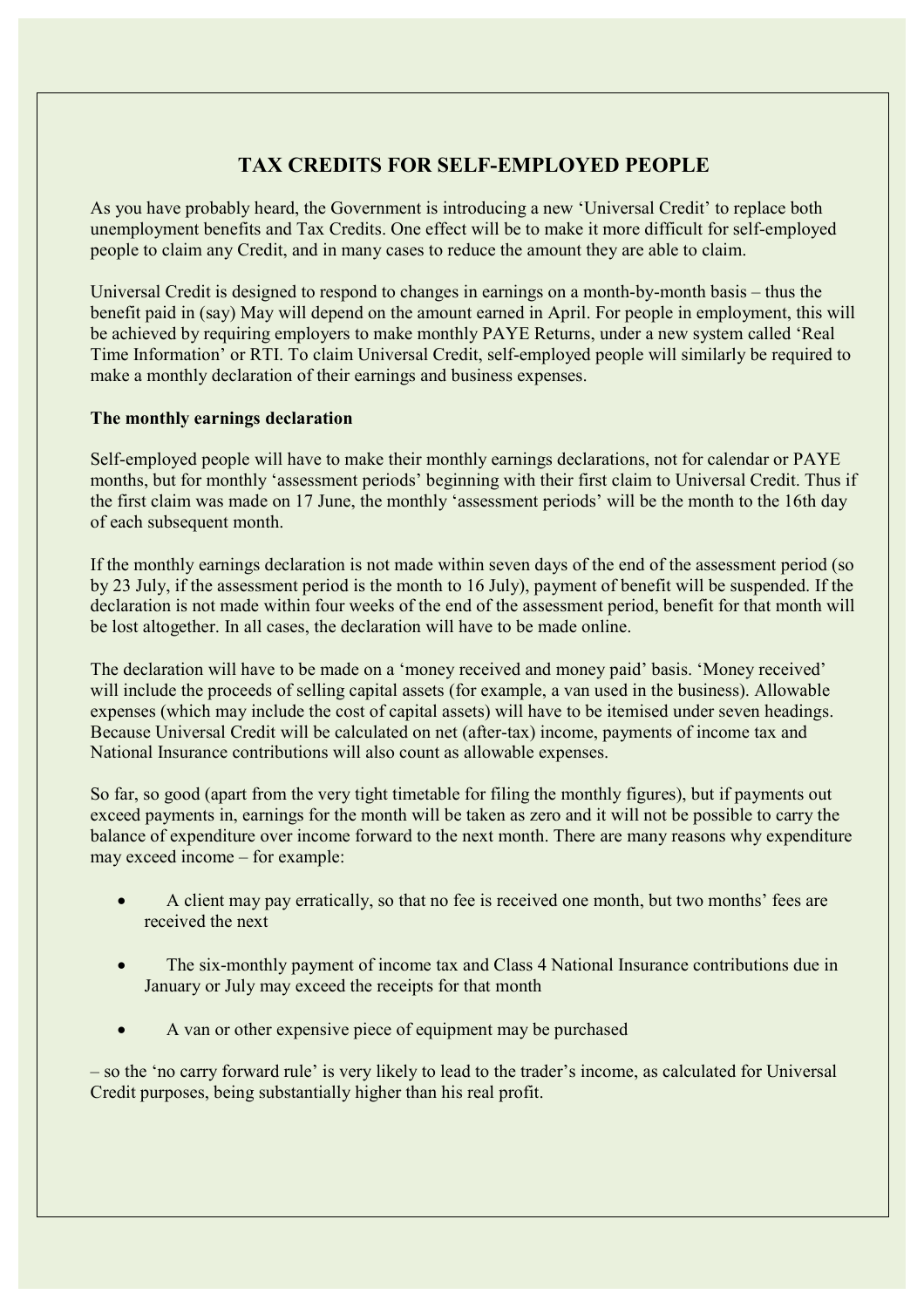There will also be a rule that no allowance can be claimed for the cost of a motor car used in the business (though whether this will apply where 'the car is the business' – for example a taxi or a driving school car – is not yet clear). Instead, the trader will be able to claim either the appropriate proportion of the running expenses or a mileage allowance calculated at 45p a mile for the first 800 miles a month and 25p a mile thereafter.

### **Unprofitable businesses: no help in hard times**

The Government is very concerned that people may claim to be self-employed as a gateway to claiming Universal Credit. Accordingly, self-employed claimants will be interviewed and expected to produce evidence that they really are trading.

They will also be deemed to earn a minimum amount, likely to be 35 hours a week at the National Minimum Wage. This will be waived for the first year of a new business, but for this purpose, a claimant will be allowed only one new business in his lifetime.

## **No Universal Credit for those with savings or capital**

For Tax Credits, interest or other income from savings is taken into account, but there is no absolute bar on people with substantial savings claiming Tax Credits. However, for Universal Credit, the general Social Security benefits rule will apply, that no Credit will be paid if the claimant (together with his/her partner, if he/she has one) has savings of more than £16,000. However, the value of pension plans and life assurance policies will be left out of account.

### **No Universal Credit for older people**

People old enough to qualify for Pension Credit – basically both men and women who have reached State Pension age for women – will not be entitled to Universal Credit (even if they are still working and could, currently, qualify for Tax Credits). However, a couple will qualify if either is too young to qualify for Pension Credit.

### **At last – the good news**

After all that bad news, we should mention two changes which may help both employed and selfemployed claimants. First, under the current rules, the claimant may, in calculating his income for Tax Credit purposes, deduct half of any contribution paid to a personal pension scheme. Under Universal Credit, the claimant will be able to deduct the whole of his contribution to a personal pension scheme.

Second, under the current Tax Credit rules, help with childcare costs is available only to parents who work at least 16 hours a week. Under Universal Credit there will be no minimum working time requirement, so that (for example) a single parent who is able to work just a few hours a week will be able to claim help with childcare costs.

### **When does it all happen?**

Universal Credit will be launched in October 2013 but at first will cover only unemployment benefit claimants. Then from April 2014, no new claims to Tax Credits will be possible – people will have to claim Universal Credit instead. Existing Tax Credit claimants will be switched to Universal Credit between April 2014 and October 2017.